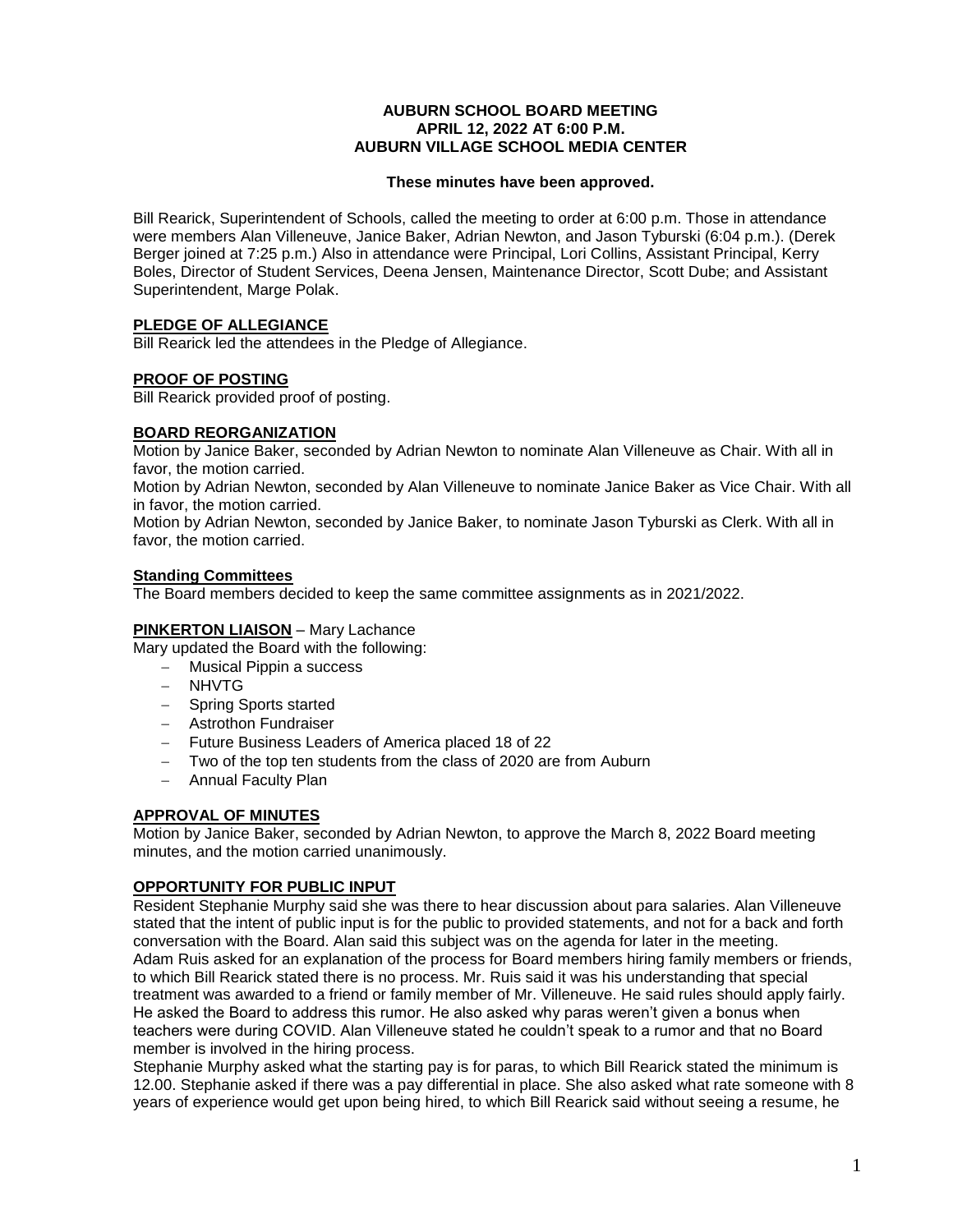couldn't speak to that. She felt something crooked was done and wants to advocate for paras. Alan Villeneuve said government works slowly, but that a component of the Strategic Plan, which is being worked on, is to address parity.

Stephanie Murphy said it is frustrating that a new person was hired at a 50% higher rate than one with years of experience. Bill Rearick explained that in the past two years, para salaries have increased. Alan Villeneuve added that health insurance was offered recently to paras as well. Ms. Murphy said not many paras took the health insurance and expressed frustration that those who chose not to partake were not offered a buyout. She asked why teachers got a bonus after COVID, but paras were not, to which Alan Villeneuve stated it was the intention of the Board that all staff receive a bonus.

Lisa Puchta stated she was told there was one flat rate for incoming paras. She loves the school but the staff is suffering from neglect. She urged the Board to consider a compensation analysis to see where the district is compared to other districts.

Amanda Ruis said she has years of experience and holds many certificates. She was told when she was hired that there was no sliding scale. She said the district needs more paras. She felt they were treated like second-class citizens and asked how someone recently hired started at \$18 an hour and requested that the Board address this discrepancy.

The Board moved the agenda to discuss Paraprofessional Rate of Pay. Bill Rearick gave the Board Candia and Hooksett para rates of pay and asked the Board to entertain raising Auburn's. The Board discussed raising rates, funding, and when they would be in effect.

Motion by Janice Baker, seconded by Adrian Newton to increase the hourly paraprofessional rate of pay by \$3 and hour, starting in the 4/11/22 pay cycle, and the motion carried unanimously.

Clarifying motion by Janice Baker, seconded by Adrian Newton to increase the hourly paraprofessional rate of pay by \$3 and hour, starting the 4/11/22 pay cycle, at the discretion of the Superintendent, and the motion carried unanimously.

Janice Baker would like to address the parity issue and for the SAU to conduct a review of current paras and to possibly make further adjustments.

### **SUPERINTENDENT'S UPDATES**

Bill Rearick stated that both Police and Fire officials did their annual review and both chiefs stated Lori Collins has done an outstanding job. He said Human Resources Director, Joyce Fishwick participated in a job fair at Rivier and got some positive feedback.

### **REPORTS**

### **Administrator's Reports**

Reports of the Administrators were in the packet for review.

Deena Jensen said paras feel disconnected and feels that one solution to that could be for them to work on PD days. She also said NH has a critical shortage of preschool staff.

Scott Dube said there is a 36-40 week delay on windows and prices have gone up for baseboard heat and windows. Janice Baker asked Scott to provide a full list of needs for the Board Retreat.

### **Reports of Standing Committees**

Adrian Newton reported the PTA had a meeting on March 15. Past and upcoming event include:

- Missoula Children's Theater
- BINGO
- Reflections Art Contest
- Teacher Appreciation Week
- Color Run (5/14)
- 4 Weeks ½ day Summer Camp

The next meeting is scheduled for 5/17/22

# **OLD BUSINESS**

# **Strategic Planning**

Janice Baker reported the Leadership Committee, which is comprised of administrators/board members/teachers/residents are continuing to meet for deep vision sessions. They are working on articulating specific goals and have a few more meetings scheduled. She said they have a very good facilitator.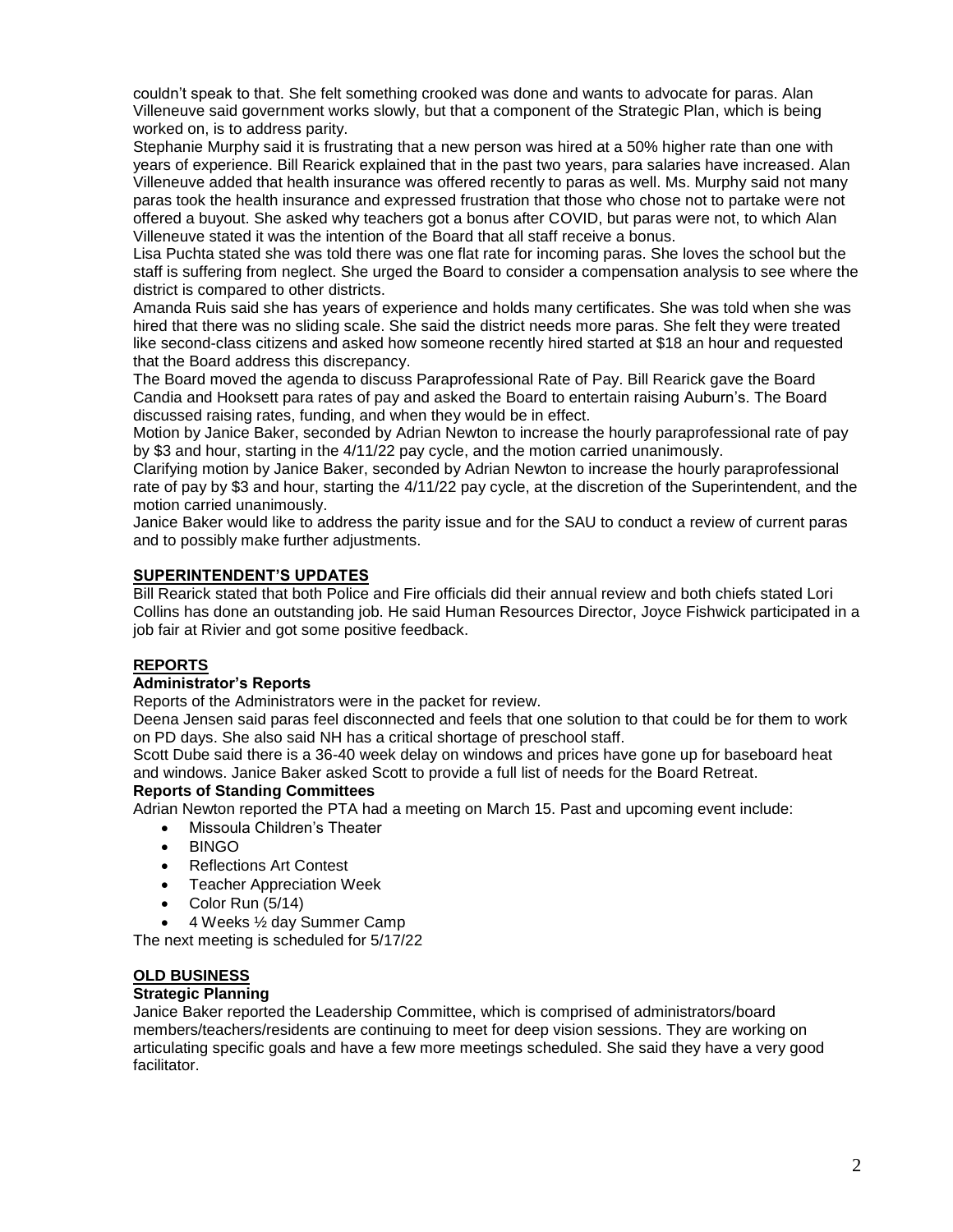### **NEW BUSINESS**

### **Set Retreat Date**

The Board Retreat will be held on Friday, June 3 from 8:00 am -1:00pm at the Safety Complex. **Manifest Procedure**

It was the consensus of the Board to allow the approval of one manifest at the Board meeting, but that time sensitive checks may be mailed ahead of that approval.

### **SAU Meeting Date**

Bill Rearick stated that he would like to bring a Business Administrator nomination before the SAU Board and didn't want to wait until May 18. After some discussion, it was decided that each SAU #15 Board would have one representative meet with the Superintendent and they would keep the May 18 meeting scheduled.

### **Board Meeting Dates**

It was the consensus of the Board to approve the 2022/2023 Auburn School Board meeting schedule as presented.

### **FINANCIAL**

### **Manifest Approvals**

Motion by Janice Baker, seconded by Derek Berger, to approve the 3/9/22-3/18/22 manifest in the amount of \$1,231,279.99, and the motion carried unanimously.

Motion by Janice Baker, seconded by Adrian Newton, to approve the 3/19/22-4/12/22 manifest in the amount of \$1,577,395.14, and the motion carried unanimously.

### **Expenditure Report**

The expenditure report was in the packet for review. A revised one was handed out to the Board.

### **POLICIES**

Policies DGA Authorized Signatures, JICD Student Conduct, Discipline and Due Process, and EHB-R Records Retention Procedures were in the packet for a first reading.

Motion by Janice Baker, seconded by Adrian Newton, to approve the first reading of Policies DGA and JICD with amendments, and the motion carried unanimously. Policy EHB-R will return to the Policy Committee for further review.

#### **INFORMATIONAL ITEMS AND CORRESPONDENCE, and/or MISCELLANEOUS INFORMATION** Enrollment Reports

### **NON-PUBLIC SESSION: RSA 91-A:3 Section ll a and c**

At 8:15 p.m., motion by Janice Baker, seconded by Adrian Newton to enter into a non-public session under RSA 91-A:3 Section ll a and c. A roll call vote was taken. With all in favor, the motion carried.

The Board resumed their public session at 9:15 p.m.

Motion by Janice Baker, seconded by Derek Berger, to seal the non-public minutes in perpetuity, and the motion carried unanimously.

Motion by Derek Berger, seconded by Adrian Newton, to amend the agenda to speak to athletic busing, and the motion carried unanimously.

Bill Rearick said because of the busing shortage, they have looked into several options for transporting students to/from athletic events. The local bus company can only guarantee week to week availability and the insurance company won't allow rental vehicles to transport students. He said the district could transport if they owned a van, but that the district would need two. He will ask the legal team what requirements would be needed for a van/driver.

### **PERSONNEL**

Motion by Derek Berger, seconded by Adrian Newton, to approve the Professional Staff Nominations as presented and the motion carried unanimously.

Motion by Derek Berger, to approve the Administrator Nominations as presented. Having no second, the motion died.